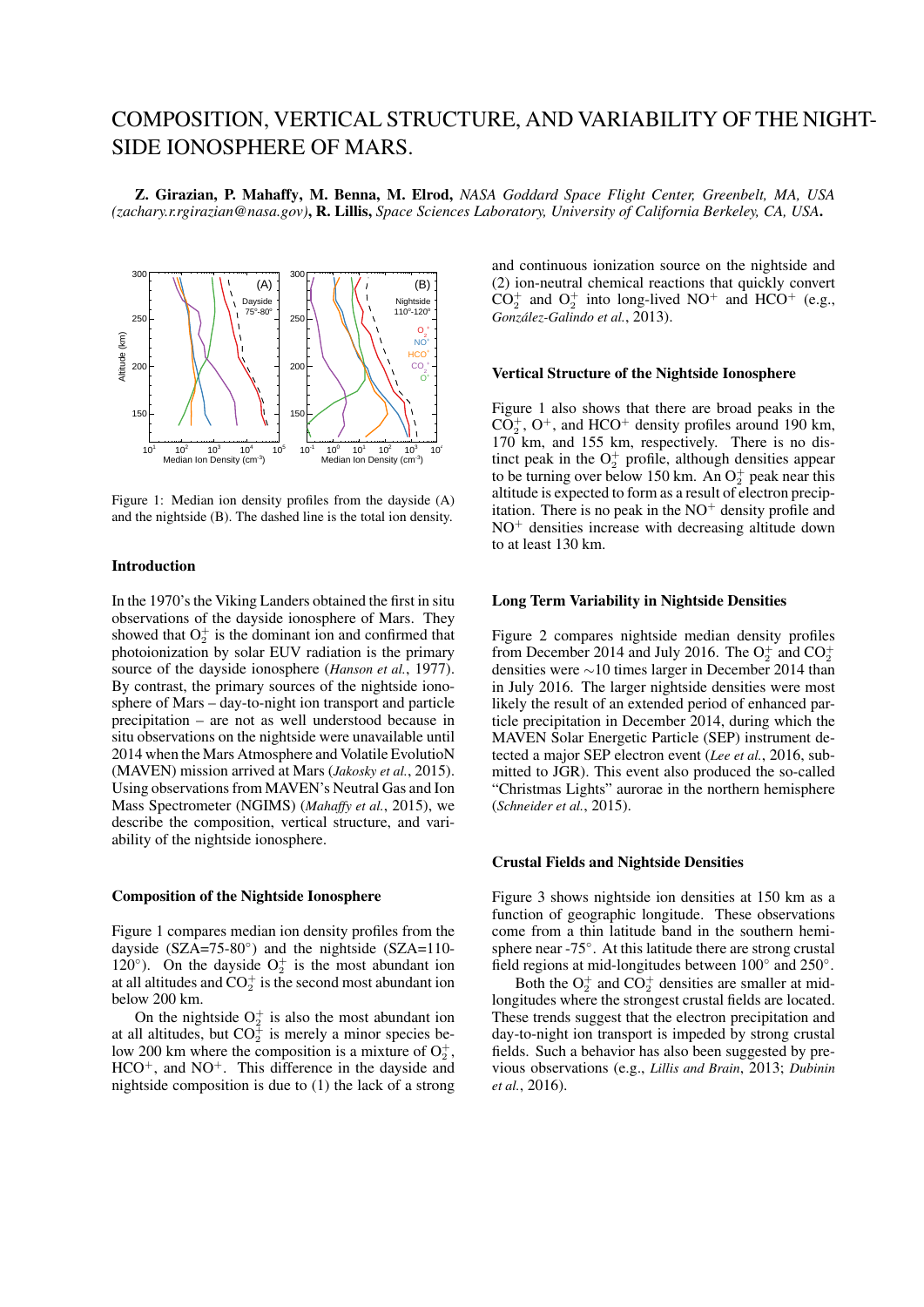



For the densities were not allocated in Become 1961;<br>a time coinciding with a large solar energetic particle event at and the purple profiles are from observations obtained in July files from two different periods of nightside observations. The es<br>d <sub>I</sub><br>16 Figure 2: Median  $O_2^+$  (top) and  $CO_2^+$  (bottom) density prored profiles are from observations obtained in December 2014 2016. The densities were ∼10 times larger in December 2014, Mars. edi<br>Iod<br>e 1

near these longitudes suggesting strong crustal fields impede particle precipitation and day-to-night ion transport. strong crustal field regions concentrated at east longitudes bethe median density of all the data points. The observations the median densities after binning in longitude, the error bars Figure 3: Median  $O_2^+$  (top) and  $CO_2^+$  (bottom) densities at 150 km as a function of geographic longitude. The circles show show the 25% and 75% quartiles, and the dashed line shows were obtained at southern latitudes near -75*◦* where there are tween  $100^{\circ}$ -250<sup>°</sup>. Both  $O_2^+$  and  $CO_2^+$  densities are smaller